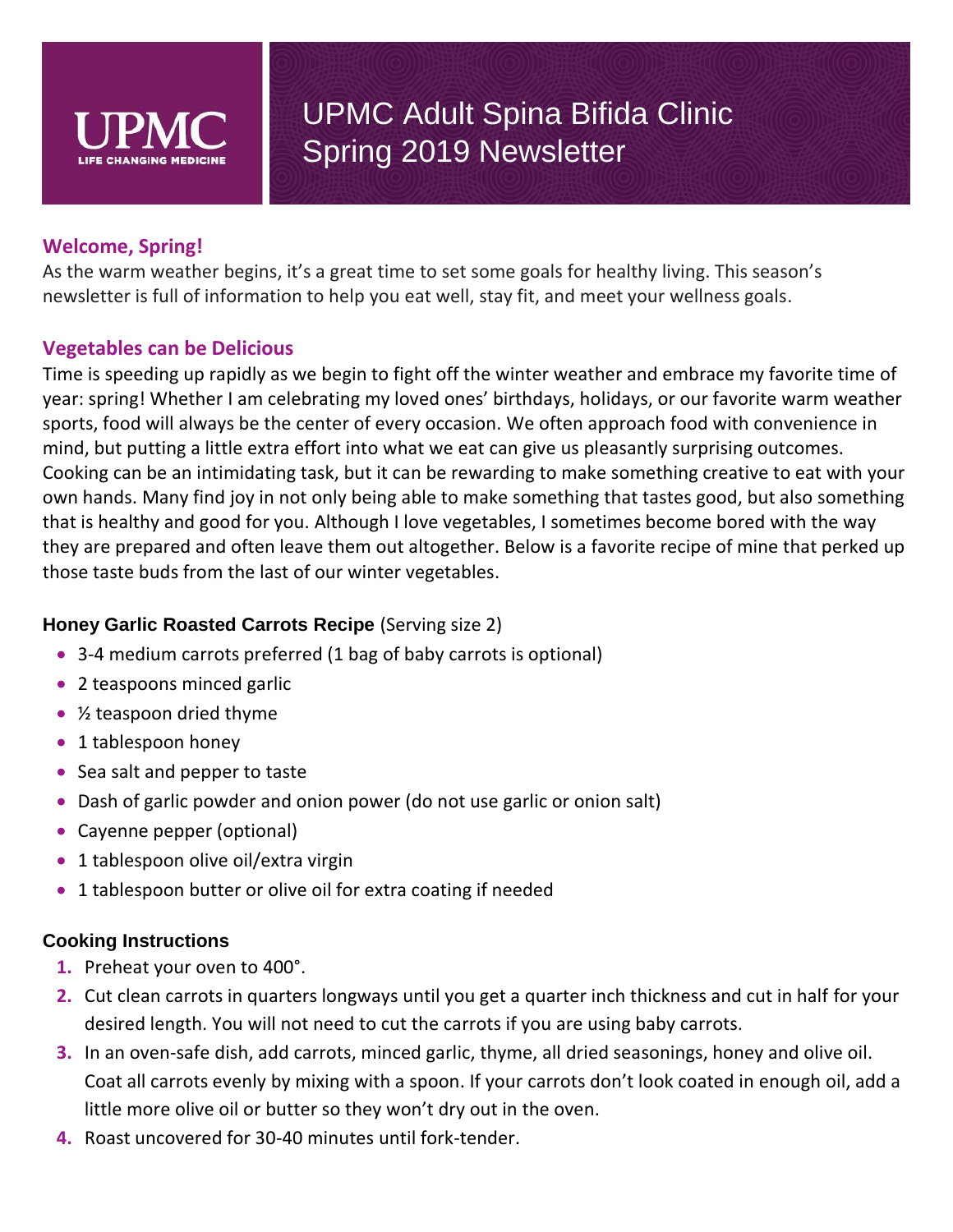

### **Tips and Highlights**

- Always prep vegetables before handling meat or fish to avoid cross contamination.
- Wash your vegetables by filling up a large bowl of clean water and % cup of white vinegar or apple cider vinegar. Rinse with fresh water and dry with paper towel.
- Fruits like berries and apples will stay fresh longer in the refrigerator if you wash them soon after from the store.
- *"A healthy outside starts from the inside." -* Robert Urich

#### *Written by Sara Izzo*

### **Your Fitness Journey: The Rotator Cuff**

Because people with disabilities use their shoulders when moving, it is very important to know how to properly take care of the muscles that make up our shoulders, specifically our rotator cuff, which is needed for the stabilization and protection of our shoulders.

Your rotator cuff is made up of 4 muscles, also known as the "SITS" muscles. "SITS" stands for supraspinatus, infraspinatus, teres minor, and subscapularis. These muscles work together to perform every day movements of the shoulder. There are several exercises that can help strengthen the rotator cuff. In this article, we will focus on 2 movements: internal rotations and external rotations. Internal rotations work the subscapularis muscle of the rotator cuff while external rotations work the supraspinatus, teres minor, and infraspinatus. Secondary muscles include the pectoralis major, anterior and biceps brachii muscle.

To do these movements, you will need a resistance band. I recommend going to [Theraband.com](http://www.theraband.com/products/resistance-bands-tubes/non-latex-resistance-bands.html) and searching for the non-latex resistance bands. You will also need a stable, fixed object such as a table leg, chair, coat hook, or a partner who can hold the resistance band and provide extra resistance for you. Perform each movement for 15-20 reps, for 3 sets, with 1-2 minutes in between sets. If you are working the internal rotators, you can complete all 3 sets with one arm then switch to the next or alternate arms after each set. Remember to drink water in between sets and breathe through the motion. Watch this [video](https://www.youtube.com/channel/UC8Fp1DipnMo9hawQhS8rmEw) to see a breakdown of these movements. If you have any questions about your fitness journey, please feel free to contact us. *Written by Dan McCoy, ACE-CPT*

#### **Monica Still's Personal Prevention Story**

**My Confession** – Sometimes, I get so tired of all the medical care that I need because of my spina bifida and associated issues that I feel like putting off preventative care. This is especially true if I have a medical problem that is requiring a lot of follow up from my doctors. This is the time when I need to remember that spina bifida does not make me immune to any of the problems that are preventable and better treated with early detection.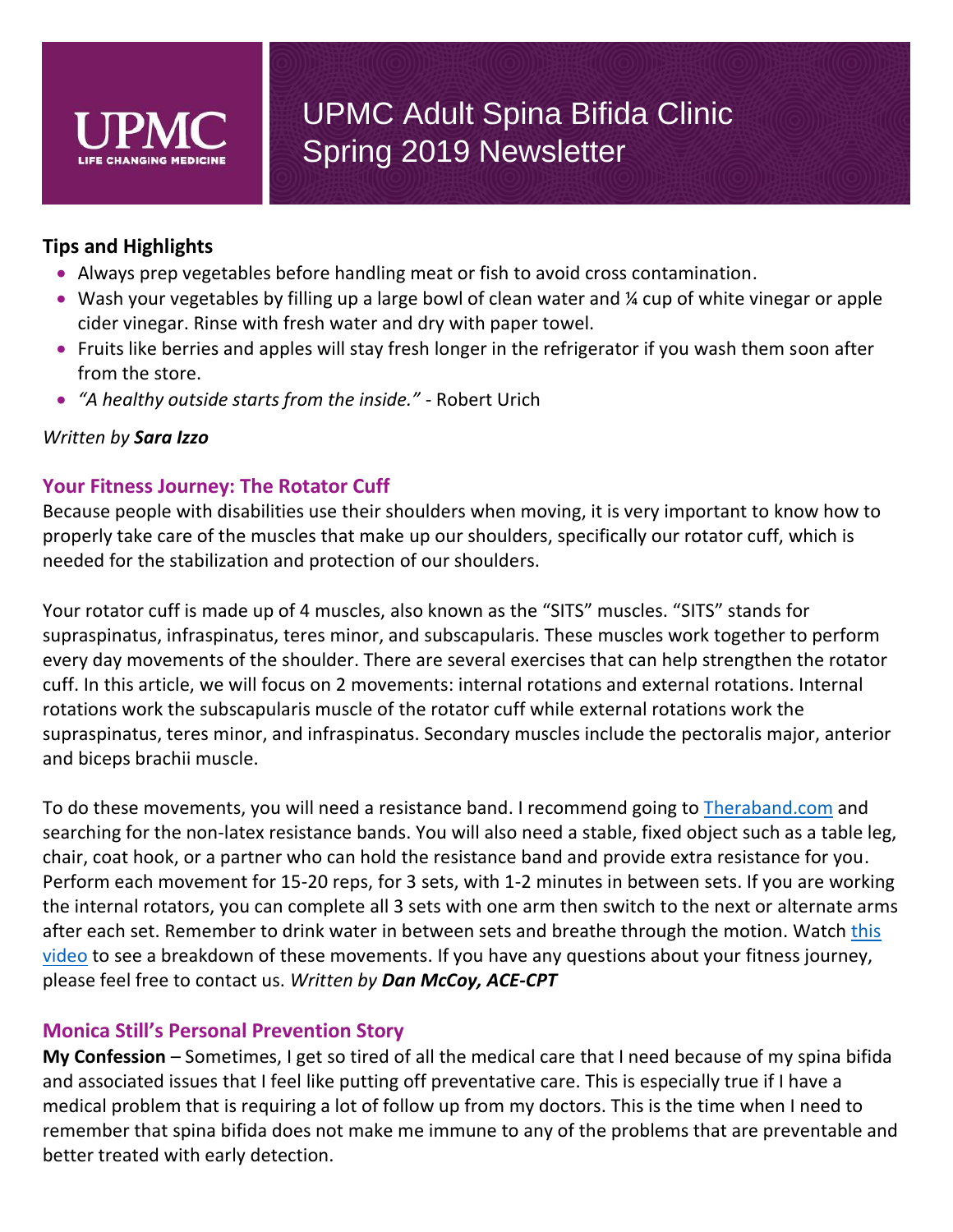As a 53-year-old woman, I know that it's important for me to have mammograms, pap smears, colorectal screenings, flu shots, and blood pressure checks as recommended by my primary care doctor (PCP). My continued good health is worth the time and effort of preventative care. For your next appointment, remember to ask your PCP what non spina bifida related care you may need to stay healthy. *Written by Monica Still, RN, BSN*

### **Spina Bifida Research Update**

**Have you heard about the National Spina Bifida Patient Registry?** – Established in 2008, the National Spina Bifida Patient Registry collects information from patients with spina bifida to better understand health outcomes. The Centers for Disease Control and Prevention (CDC) funds and manages the registry. The adult and pediatric spina bifida clinics at UPMC Mercy and UPMC Children's Hospital of Pittsburgh participate along with many other centers across the U.S. (shown on the map to the right). There are currently



more than 500 patients enrolled in Pittsburgh and almost 10,000 patients enrolled across the U.S. For more information, please ask about the National Spina Bifida Patient Registry at your next visit or check out the "[About the National Spina Bifida Patient Registry](https://www.cdc.gov/ncbddd/spinabifida/nsbprregistry.html)" article on CDC.gov. *Written by Brad Dicianno, MD, Director*

### **Spring Organizing means Organizing your Health Care, too!**

Spring has quickly arrived here in Pittsburgh, and it is a good time of year to organize our daily lives. One way to organize your health care is to use a medical summary. A medical summary is a paper or electronic form that lists your medical problems, prior surgeries, current providers, medicines, and durable equipment providers. You can also write down questions so you don't forget what you wanted to ask at your next visit. If you do not have a medical summary, this may be a good time to create one. [MyUPMC.com](https://myupmc.upmc.com/) is a great place to store some of your health information. There is an example medical summary on the next page of this newsletter. Remember to bring a printed version of your medical summary to any provider that you see throughout the year. If you have questions, do not hesitate to ask your providers for assistance. *Written by Rachel Young, CRNP*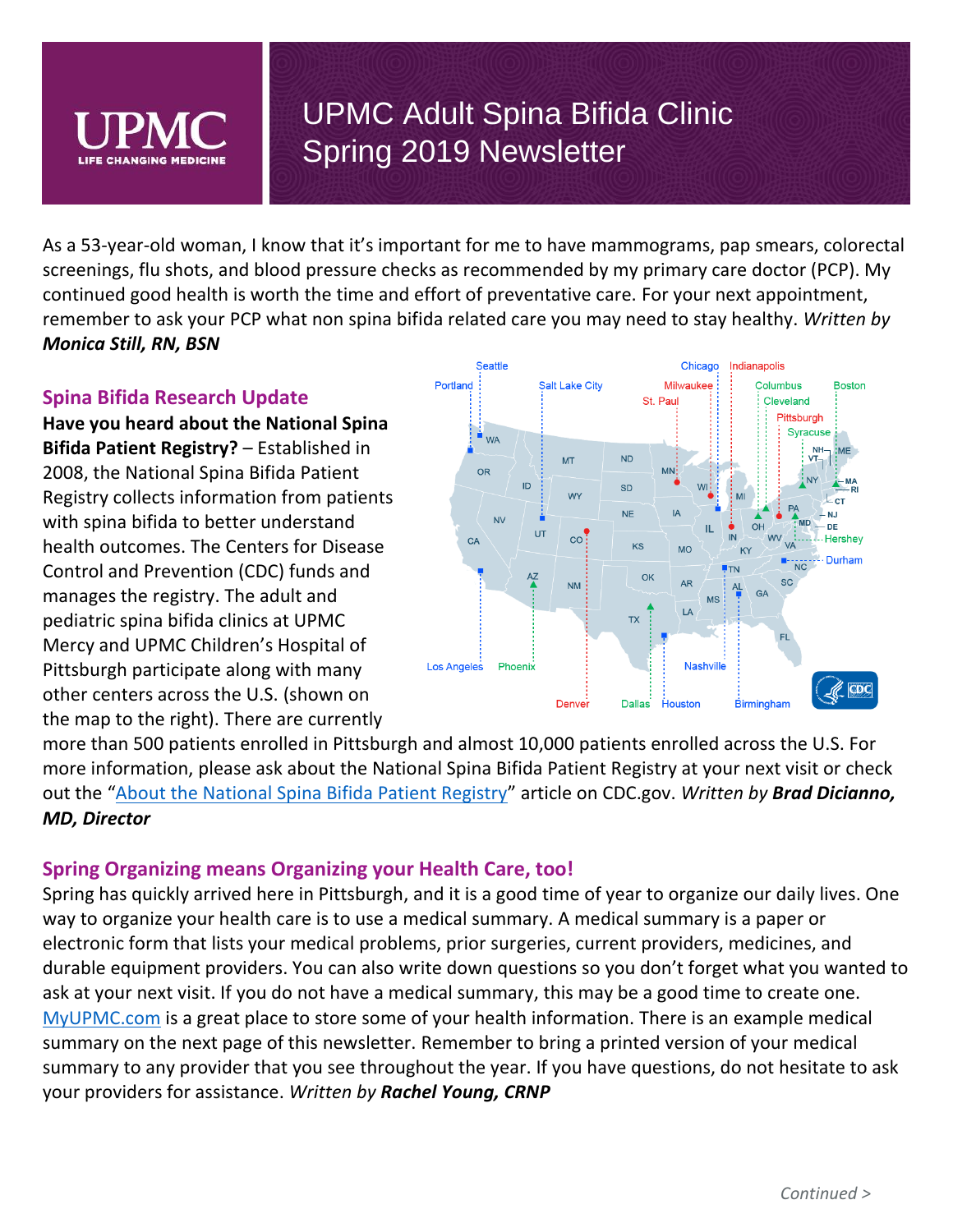

| <b>Example Medical Summary</b>                                    |                                                                      |          |                                                                    |                      |  |
|-------------------------------------------------------------------|----------------------------------------------------------------------|----------|--------------------------------------------------------------------|----------------------|--|
| Medical Problems (Diabetes,<br>High Blood Pressure, etc.):        |                                                                      |          |                                                                    |                      |  |
| <b>Prior Surgeries:</b>                                           |                                                                      |          |                                                                    |                      |  |
| Shunt:                                                            | Yes / No                                                             |          |                                                                    |                      |  |
| If so, list the type of shunt<br>(VP, etc.)                       |                                                                      |          |                                                                    |                      |  |
| If so, is the shunt<br>programmable?                              | Yes / No                                                             |          |                                                                    |                      |  |
| <b>Chiari II Malformation Surgery:</b>                            | Yes / No                                                             |          |                                                                    |                      |  |
| <b>Tethered Cord Release:</b>                                     | Yes / No                                                             |          |                                                                    |                      |  |
| <b>Orthopedic Surgeries:</b>                                      |                                                                      |          |                                                                    |                      |  |
| <b>Bladder Surgeries:</b>                                         |                                                                      |          |                                                                    |                      |  |
| Other Surgeries:                                                  |                                                                      |          |                                                                    |                      |  |
|                                                                   | Name                                                                 | Strength |                                                                    | How Often It's Taken |  |
| Medicines:                                                        |                                                                      |          |                                                                    |                      |  |
| My Doctors and their Contact<br>Information:                      |                                                                      |          | Contact: _______________________                                   |                      |  |
|                                                                   | Doctor: ________________________<br>Doctor: ________________________ |          | Contact: ______________________<br>Contact: ______________________ |                      |  |
| <b>Equipment Used and Supplier</b><br><b>Contact Information:</b> |                                                                      |          |                                                                    |                      |  |
| Questions I have for my Next<br>Appointment:                      |                                                                      |          |                                                                    |                      |  |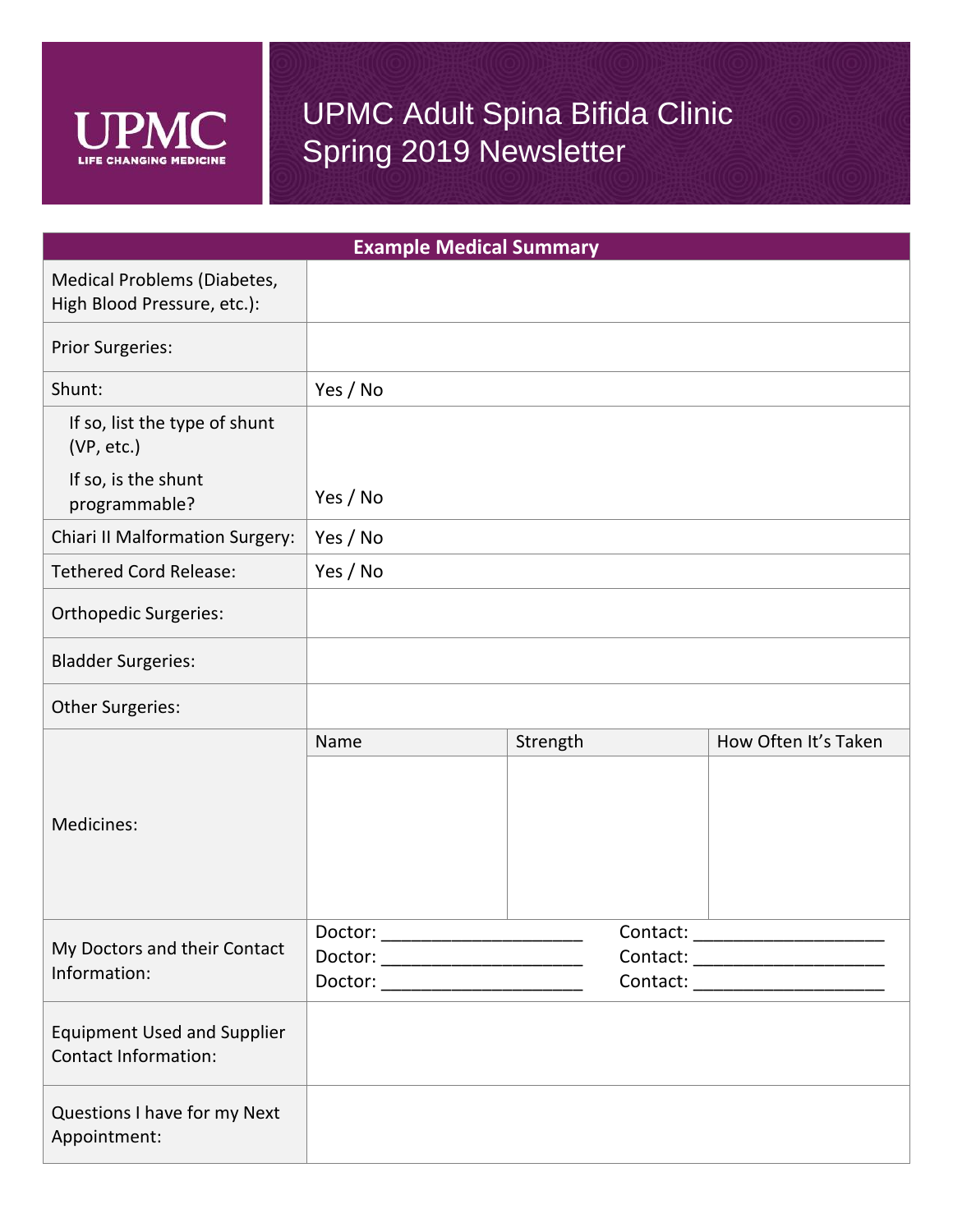

### **Healthy Nutrition and Fun through Gardening**

The benefits of starting your own garden are as plentiful as your harvest can be! When you plant your own garden, it can help you to increase your vitamin, mineral, antioxidant and fiber intake. A colorpacked diet is a healthy one. Other benefits include knowing where your products are coming from, saving money, and being environmentally friendly.

#### **Helpful tips for beginning gardeners:**

- Wait until any chance of frost is gone.
- Use fertilizer to give your plants extra nutrients for good growth.
- Plant where seeds can get plenty of sunshine and water.

If you are a beginner, good crops to start with are green beans and cherry tomatoes. Both items grow quickly and tend to be plentiful. Growing herbs can also be a good place to start because they are some of the easiest plants to grow. Mint, parsley, basil, rosemary, and oregano are just a few of the many herbs you can grow at home. These flavors can be used in recipes instead of added salt. You may have an abundance of herbs at the end of summer, but this is okay because herbs can be dried and used to flavor your food all year long.

The gardening chart on the next page has the basics for when to plant and harvest certain crops in Pennsylvania and shows if it is best to start from a seed or a transplanted crop. Whether you live in the city or the suburbs, plant in a pot or in the ground, you can bring fresh fruits, vegetables and herbs to your family's meals.

If you are interested in starting your own garden but you do not have all the right tools, visit consider checking out Grow Pittsburgh. Grow Pittsburgh is a nonprofit organization that serves as a guide for backyard, school and community gardeners, as well as urban farmers across the Greater Pittsburgh area. Grow Pittsburgh strives to teach others how to grow food and promotes the benefits that gardens can bring to the Pittsburgh neighborhoods. Please visit [GrowPittsburgh.org](https://www.growpittsburgh.org/) to learn more. *Written by Sabrina Palmieri, RD, LDN*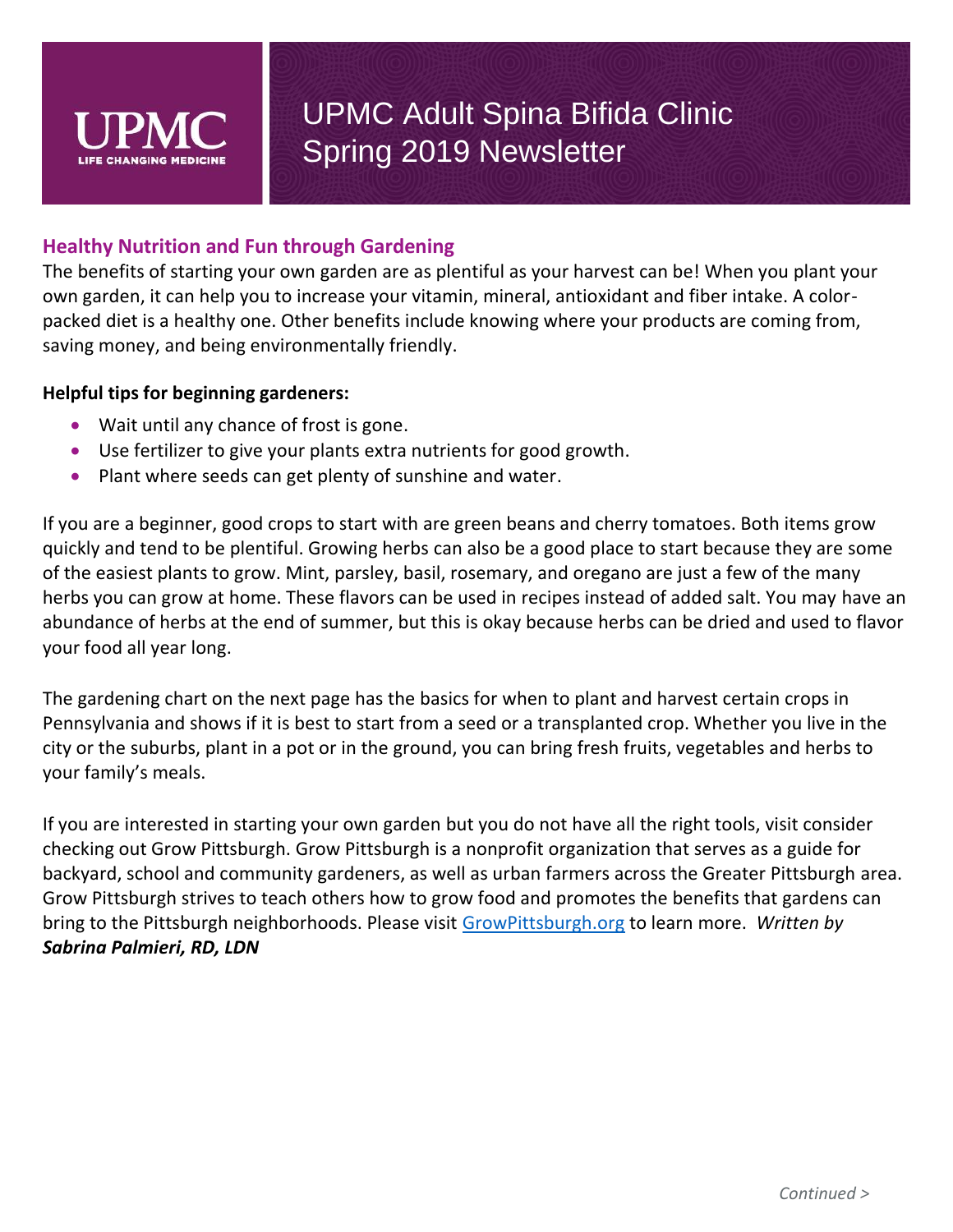

| <b>Gardening Chart</b>  |                      |                         |                                         |  |  |
|-------------------------|----------------------|-------------------------|-----------------------------------------|--|--|
| Crop                    | <b>When to Plant</b> | <b>When to Harvest</b>  | Should I start from seed or transplant? |  |  |
| <b>Basil</b>            | Early summer         | Summer                  | Either                                  |  |  |
| <b>Beets</b>            | Early spring         | Summer, fall            | Seed                                    |  |  |
| <b>Broccoli</b>         | Spring               | Summer, fall            | Transplant                              |  |  |
| <b>Brussels Sprouts</b> | Early summer         | Fall                    | Transplant                              |  |  |
| <b>Carrots</b>          | Spring               | Summer, fall            | Seed                                    |  |  |
| <b>Cucumbers</b>        | Spring               | Summer                  | Either                                  |  |  |
| <b>Eggplant</b>         | Early summer         | Summer, early fall      | Transplant                              |  |  |
| <b>Kale</b>             | Early spring         | Summer, fall            | Either                                  |  |  |
| <b>Melons</b>           | Early summer         | Summer, early fall      | Either                                  |  |  |
| <b>Mint</b>             | Spring               | Spring, summer          | Transplant                              |  |  |
| <b>Okra</b>             | Early summer         | Summer                  | Seed                                    |  |  |
| <b>Peppers</b>          | Early summer         | Summer, early fall      | Transplant                              |  |  |
| Spinach                 | Spring               | Spring, summer          | Seed                                    |  |  |
| <b>Strawberries</b>     | Spring               | Summer                  | Transplant                              |  |  |
| <b>Summer Squash</b>    | Early summer         | Summer, early fall      | Either                                  |  |  |
| <b>Sweet Potato</b>     | Early summer         | Fall                    | Transplant                              |  |  |
| <b>Tomatoes</b>         | Late spring          | Summer, early fall      | Transplant                              |  |  |
| <b>Winter Squash</b>    | Early summer         | Late summer, early fall | Either                                  |  |  |

#### **The Gatehouse Program at SBAWP**

Spina Bifida Association of Western PA (SBAWP) offers a one of a kind residential program to foster independence for adults with disabilities called the Gatehouse Program, which is located at 134 Shenot Road, Wexford, PA 15090. This program has been operating for 28 years.

The Gatehouse Program is a live-in program providing vocational, educational, life skills and wellness training to young adults with disabilities. For more than 250 graduates and current participants, the Gatehouse has enabled them to gain a greater sense of self-worth by becoming more independent and contributing members of society. The effort and success of those involved have changed not only lives, but attitudes about what someone with a disability is capable of and what his or her community role should be.

The Gatehouse Program lowers the burden on social systems by teaching self-help and prevention. September, 2018 Department of Labor statistics show that the workforce participation rate for people age 16 and older with disabilities is 21.4%. By contrast, 92% of Gatehouse participants are gainfully employed or actively volunteering – an illustration that this is a common-sense program that works, especially at a time when rising social costs and budget deficits are of major concern.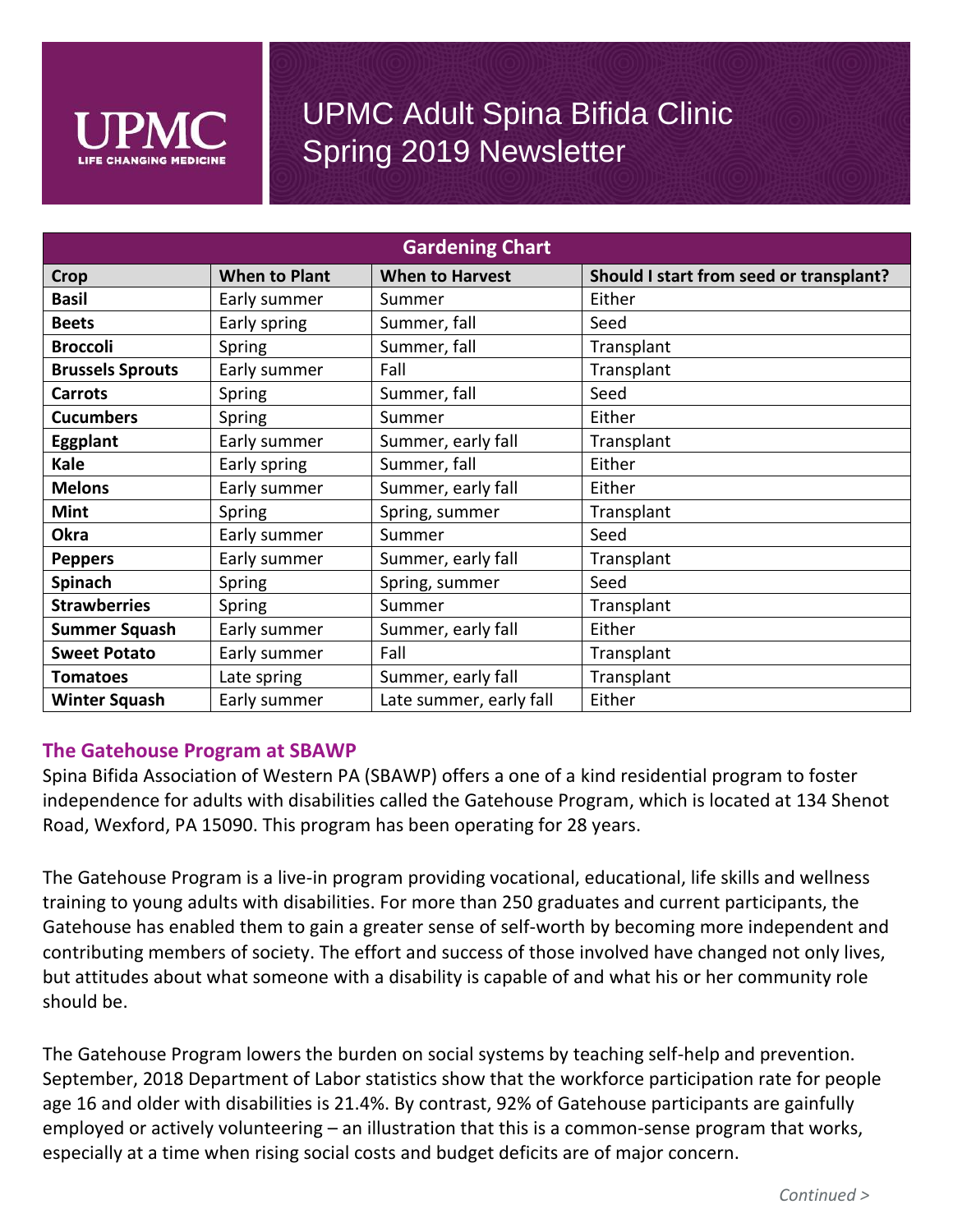SBAWP was established in 1969 by a group of parents representing the first infant survivors of spina bifida and hydrocephalus in significant numbers. The developmental journey from childhood into adolescence and on through adulthood is full of challenges. Throughout the past 50 years, SBAWP has focused on addressing the needs of individuals as they age and progress through life's developmental milestones so that they may overcome these challenges. SBAWP continues to be a part of the support system for many individuals with spina bifida and related disabilities though the many programs it offers for individuals and families from birth through adulthood.

**Upcoming Events** – Some of the upcoming events for adults at the Spina Bifida Association of Western PA (SBAWP) include:

- Noll Spratt Golf Outing Fundraiser: June 8, 2019
- Adult Summer Camp: June 30 July 6, 2019

For more information, please visit the website at [www.sbawp.org.](http://www.sbawp.org/)

## **Tools for Techies and Gadget Lovers**

**MyFitnessPal** – Have you talked to our dietitian about nutrition yet? If you are interested in making improvements to your diet, our dietitian, Sabrina Palmieri, is always available to work with you. A great first step to making positive changes is to recognize your current habits and take a closer look at what you are eating and drinking each day. I challenge you to keep track of what you eat and drink for 1 week,

every bite and sip! **MyFitnessPal** is a smartphone app and website that you can use to log what you eat and track your daily physical activity. This is great information to gather and chat with our dietitian about. Once you see some areas that need improvement, you can set realistic goals and make some meaningful changes. We are here to support you on this journey! *Written by Darcie Ilg, PA-C*

### **MyUPMC Patient Portal**

In order to serve you better and improve communication, we are asking that you join MyUPMC. MyUPMC is a free, secure online portal that allows you to communicate with our office, view test results, refill prescriptions, and manage your overall health. To sign up, go to [MyUPMC.com](https://myupmc.upmc.com/) and create an account. If you have any questions, please ask our front desk or give us a call at **412-232-8901**.